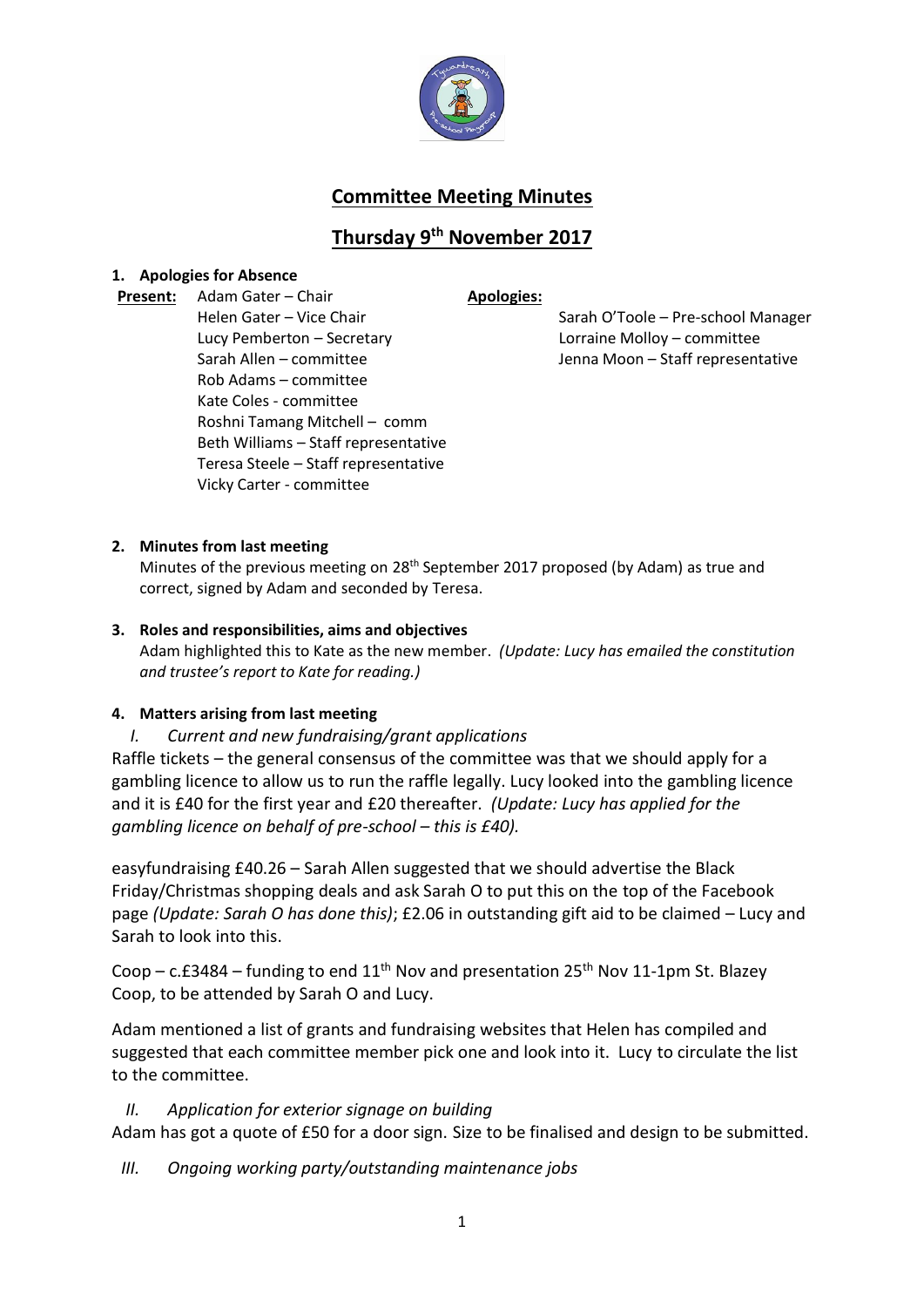

Action: Adam - fix the tap in the lefthand loo and adjust heat on tap in right hand loo. What remained of the fence between the pub and the garden (facing the pub building) blew down in the storms. Sarah purchased new fence timbers (for £80) and a parent kindly donated their time to install them. Sarah has since fixed the broken panel in the adjacent fence.

Sarah decided that the kickboard on the old veggie patch doesn't need painting and can be left as is.

Sarah O mentioned that they really need more rubber matting in the garden to protect the grass and to prevent it becoming so muddy. *(Update: Lucy has found rubber mats 1m x 1.5m x 23mm with pegs for about £20 a mat - Sarah thinks this is a good price and will go ahead and order what is needed – approx. 15!)*

# *IV. Electric*

Currently changing to Scottish Power from British Gas – lots of marketing calls have been received from various companies touting for business.  $\left\langle \cdot \right\rangle$ 

# *V. 50th Anniversary*

Committee to brainstorm for an event. Lucy to ask PSA if we could borrow the gazebos and marquee for it – possibly to be hosted on the school grounds. *(Update: Lucy asked the school PSA if we would be able to borrow the gazebos and marquee for an outside event. The response was overwhelmingly positive with lots of offers of help. We still need to decide on a date and a venue though. Lucy to ask Mrs. McColville about the possibility of the school allowing us to use their grounds – sometime in May 2018?)*

# **5. Finance Report**

See the AGM report.

# **6. Pre-school Manager's Report**

See Sarah's report.

### **7. Dates for the Diary**

- Christmas Crafternoon Thursday 7<sup>th</sup> Dec 2.30 4pm
- Xmas party Wed 20<sup>th</sup> Dec 1-3pm, Village Hall
- Christmas nativity Monday  $18<sup>th</sup>$  Dec afternoon, Church
- Start of term Tues  $9<sup>th</sup>$  Jan 2018

### **8. Any Other Business**

None

### **9. Date of Next Meeting**

Thursday 18th Jan 7.30pm

Meeting finished at 20.35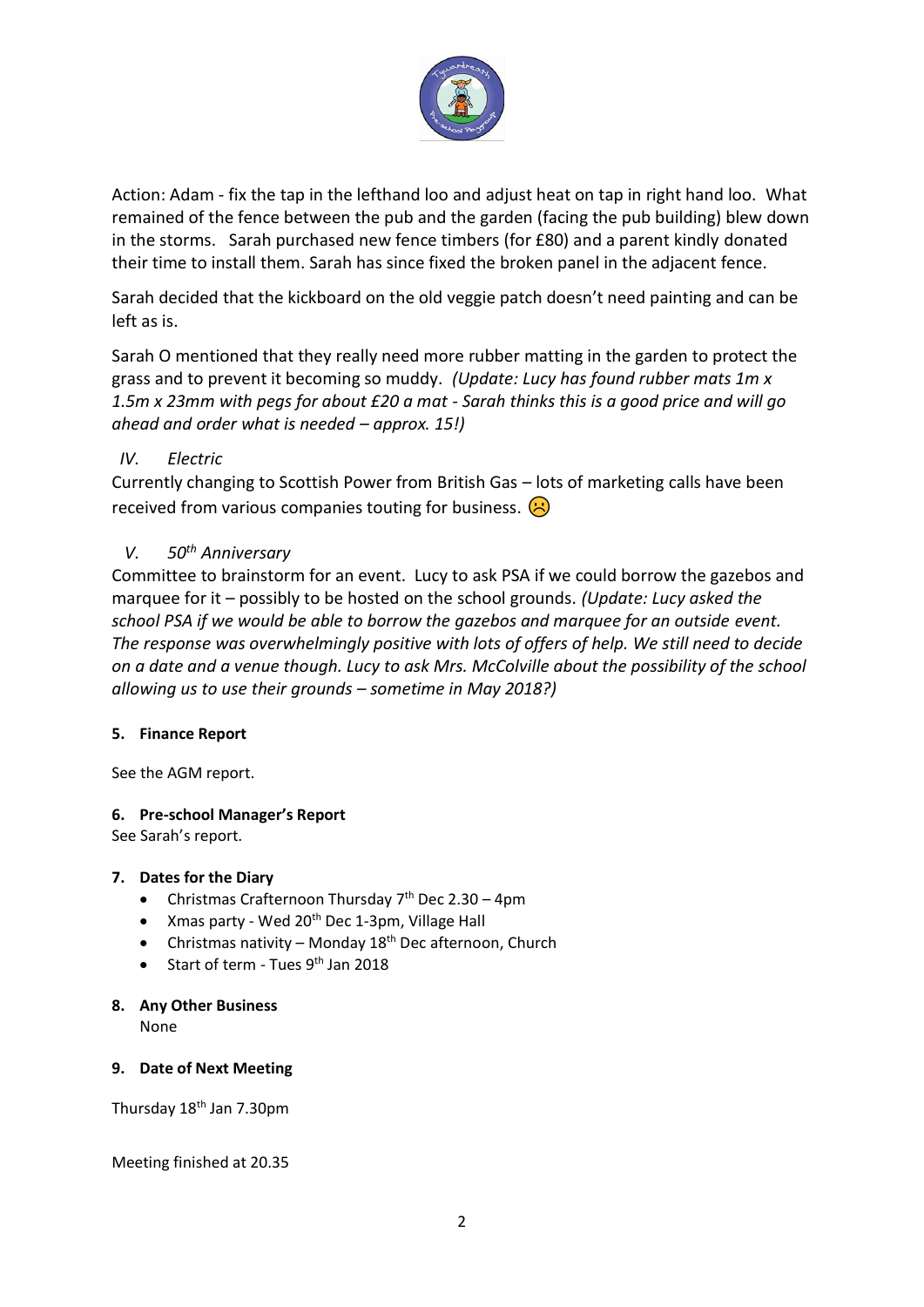

### **Thursday 9 th November 2017 – Financial Report Compiled by Sarah O'Toole**

| <b>Current Account (CA) balance</b>     | £17,290.74                                                                                                                                                               |
|-----------------------------------------|--------------------------------------------------------------------------------------------------------------------------------------------------------------------------|
| <b>Contingency (CF) Account balance</b> | £10,442.66                                                                                                                                                               |
|                                         | (5k transferred into CA from CF 2016, 3k transferred into<br>CA from CF Aug 2017. Should be one term's running fees @<br>approx. £20k+. Need to re-transfer and top up.) |
| <b>Total</b>                            | £27,733.40                                                                                                                                                               |
| <b>Overdue invoices total</b>           | £1816.36                                                                                                                                                                 |
| <b>Current Pre-Schoolers debts</b>      | £566.60 (only 2 overdue before last month, both now 30<br>hours funded and making regular payments)                                                                      |
| Former pre-schoolers debts              | £1150.36 Pre 2017 Leavers (5 total, one making payments)                                                                                                                 |
|                                         | Previous Report £954.12 July 2017 Leavers                                                                                                                                |
|                                         | Now £666.00 July 2017 leavers                                                                                                                                            |

**Three main families owing –**

**1) £329.19. Contacted me before I sent letters. Paid in full, in cash.**

**2) £259.43. Debt with mother, who has moved. Have emailed. Hand posted letter on 08/11/17 to father's house, for attention the mother, hopefully he will pass it on. Also left father a copy.** 

**3) £252.50. Parent acknowledged letter, will make payment 'soon'.**

**Will give another week and then chase these last 2.**

**4 Smaller invoices (less than £60 each) had letters and statements sent today.**

I still haven't done the letters for the old debt of children who have left pre 2017. This is 5 families who owe between £91.00 and £352.00. I need to check address or get addresses. For £16.50 we can get access to 5 addresses online for the electoral register (if the parents are listed), although I have spoken to one family and they are paying off £180 at £5 per week now (for last 4 weeks).